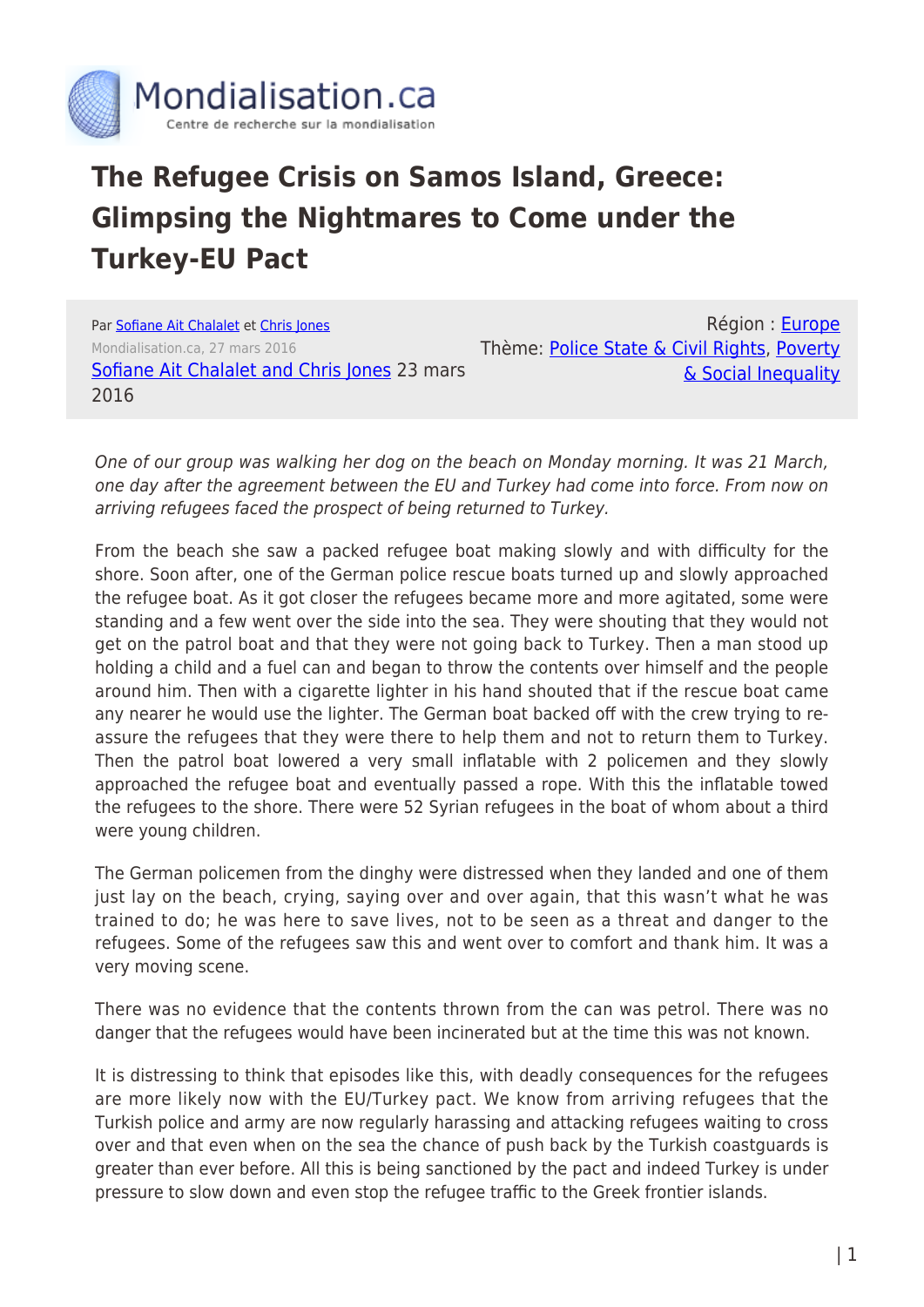Of course refugees are going to resist. Making it to Samos has always been expensive, difficult and dangerous for refugees. It has now become more so. But it is the almost unfathomable desperation which fuels many in their determination to get to Greece. If you make it, you are not going to give up the 'prize' easily. Who knows what forms their resistance will take in the future but what happened on Monday gives some indication of where their desperation might lead.

The extent to which the pact has any chance of being implemented is going to fall on the shoulders of a range of state and possibly, NGO agencies and their workers. The NGOs have played a major role in sustaining and helping refugees over the past 6 months on Samos. It is not clear if this will continue not the least because the EU seems prepared for the NGOs to withdraw if they do not accept the new policies. The pact marks a clear punitive shift to the arriving refugees. This is more than evident in the locking of the Samos camp on Monday 21st March. The gates are now locked closed. The refugees are incarcerated. Mamoud, who features in 'Reasons for Leaving' phoned Tuesday morning from the camp. He and all the Pakistani refugees are now locked in. They are being told nothing but they know they are being seen as a special group. The lack of information is 'killing us' he said. 'It is the worse thing'.They fear being returned to Turkey. They feel powerless. They are depressed. They are frustrated and they feel utterly isolated from any support.

Closed camps and desperate refugees is an explosive mixture. We are fearful for the refugees in Samos camp. It has never been a safe place but it is now being made more dangerous each day the lock-down continues. And be sure the attacks in Brussels and Paris (although not Ankara and Istanbul) are going to harden the punitive resolve of the authorities towards the refugees."There is an urgent need to strengthen the external borders of the European Union," Mr Valls [French prime minister] told French radio, adding that heightened vigilance was required to stop people crossing into Europe with false passports, as the group known as Islamic State has "stolen a large number of passports in Syria" (March 23,BBC News).

There are many consequences of incarceration – all bad – and one wonders for how much longer a rescue boat crew can tell newly arriving refugees that they are there to help and not to hurt them. Saving them from the sea and then taking them to the hell of a closed camp and processing for deportation challenges any sense of the meaning of helpful. And when it comes to the NGOs working on Samos, such as Medecin sans Frontieres (MSF) and Save the Children, these dilemmas are magnified given that they often have clear principles which forbid them from co-operating or assisting with the mandatory incarceration of refugees. But if they withdraw, what then for the refugees?

These are the first days of the pact. Most of the resources and personnel needed to implement the pact are not on the island yet. At this moment, we expect business as usual by which we mean confusion, chaos and constant shifts in practice. The NGOs are unhappy but they have not yet had time to work out a response. The same applies to all the activist and voluntary groups who face the challenge of how to help the refugees without colluding with incarceration and deportations. And also fundamentally how to help the refugees when the gates to the camp are locked.

But the locking of the camp sends out a clear signal.